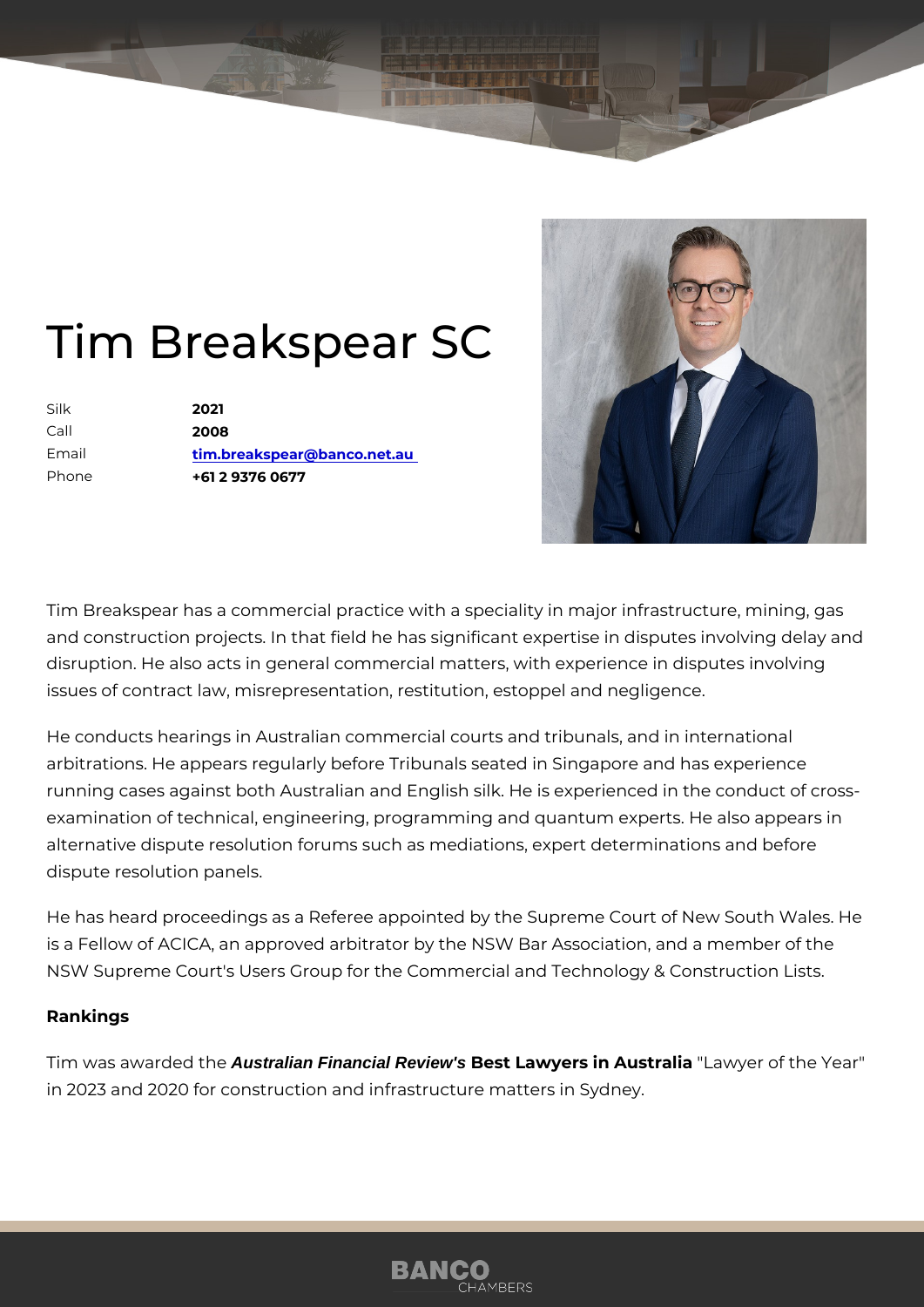## **Who's Who Legal – Arbitration Future Leaders 2020**

**Chambers & Partners Asia Pacific Guide 2022 -** Band 1 in Construction & Infrastructure; Spotlight Table, International Arbitration in the Asia Pacific Region - "Head and shoulders above the rest" and "very highly regarded for international arbitration in Australia."

**Chambers & Partners Asia Pacific Guide 2021 - Band 1 in Construction & Infrastructure; Spotlight** Table, International Arbitration in the Asia Pacific Region - "Our go-to, experienced junior counsel," and a "very capable barrister who's great with clients and really does get the key issues." Also described as being "clearly a leader in the field," while another practitioner noted "he has plainly had a lot of international arbitration experience and is certainly making a mark."

**Chambers & Partners Asia Pacific Guide 2020** - Band 1 in Construction & Infrastructure -"He has a stunning intellect, he's able to quickly grasp the details of the matter and also apply the law, and he can achieve things in an hour that would take other people three hours to do. One of the things I particularly appreciate about him is that he thrives under pressure, so when everything's going pear-shaped he really shines; some people get worse at that point but he gets better."

**Chambers & Partners Asia Pacific Guide 2019** - Band 1 in Construction & Infrastructure - "an outstanding junior who is widely lauded for his exceptional performance on construction and infrastructure cases." "His work is excellent, he's really responsive and his written work is really exceptional. That's what sets him apart; he's really good on his feet but his written work is superlative."

**Chambers & Partners Asia Pacific Guide 2018** - Band 1 in Construction & Infrastructure - "continues to attract glowing praise from market sources, one of whom comments: 'He is the best junior barrister in construction. He is an intelligent lawyer, is excellent on his feet, and has a great rapport with the Bench."

**Chambers & Partners Asia Pacific Guide 2017** - Band 1 in Construction & Infrastructure: "an 'outstanding' construction specialist ... 'Tim's strategic input into a matter is without doubt the most valuable advice a client can get' ... 'His drafting and advocacy are outstanding.'" .

**Chambers & Partners Asia Pacific Guide 2016** - Band 1 in Construction and Infrastructure, with clients describing him as "a class act" and "incredibly efficient."

**Doyle's Guide 2017 - 2020 (Australia wide)** - "preeminent" arbitration junior counsel.

**Doyle's Guide 2015 - 2021 (Australia wide)** - "preeminent" junior counsel in construction and infrastructure.

**Doyle's Guide 2015 - 2021 (New South Wales)** - "preeminent" junior counsel in construction and